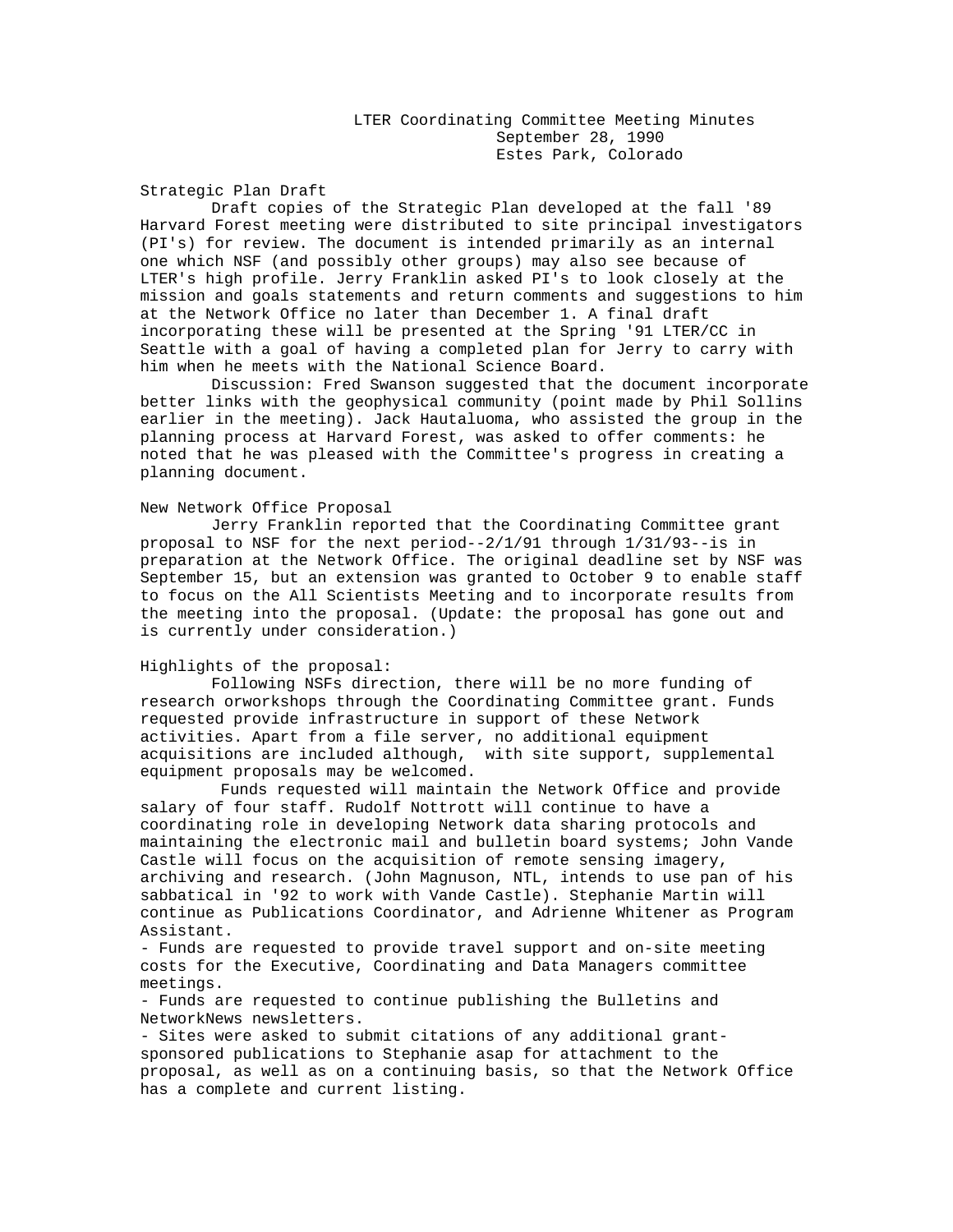# Slide Presentation Project/HFR

David Foster reported that a slide show presentation along the lines of that developed by John O'Keefe for the Harvard Forest Museum (shown at the LTER/CC in fall '89) is under development at his site. He requested slides that show LTER activities at other sites to include in the project, and noted that when the project is completed, a "loaner" copy will be made available to the Network Office.

#### Global Change Action Plan

Jerry Franklin reported the following steps toward implementation: (1 William Schlesinger (JRN) conducted a workshop at the All Scientists Meeting on the mechanics for the Soil Warming Experiment, which may be conducted at the global level. Schlesinger will take the lead in developing a proposal to NSF. (2 Robert Woodbines (CPR) conducted a workshop at the All Scientists Meeting toward a collaborative effort in developing a regional atmospheric biotic interaction approach, extrapolating from the Central Plains site to other biomes, to addressing two Action Items--Predicting

# Climate Change and Land-Use

Patrician Warner (NSF) addressed the idea of linked population studies in her presentation at the meeting, noting the probable availability of funding since there currently is no good leadership in population studies. Specific proposals under development: (1) Brown/McMahon are preparing a commentary for Science on the importance of ecological studies representing a full range of scales; (2) a workshop proposal including a number of ecologists--both LTER and extra-LTER--to begin developing a more focused view of an ecological global change research plan; (3) Katherine Gross/Gus Shaver will take the lead on a paper for BioScience which illustrates the importance of a broad-scale approach and integration across levels--not just ecosystem, but population, community and landscape work. This initiative is designed to resolve/heal schisms that exist between population and landscape people.

Discussion, other related experiments: Bill Odum (VCR)- NSF supplements for new population studies at sites; David Greenland (NWT) the climate variability study now underway would be complimentary to Woodmansee's effort; David Foster (HFR)-Jerry Melillo and Paul Steudler have received DOE funding to initiate a soil warming experiment at HFR; Caroline Bledsoe (NSF)-a proposal stemming from the LTER workshop on root processes and belowground activities to take measurements across sites is under development; Jerry Franklin-\$1.2 million/crane canopy access system (CANACSYS) may be funded in the Pacific Northwest, LTER in a position of leadership; John Hobbie (ARC)-Center for Ecological synthesis, independent synthesis center much smaller in scale than NIE, to enhance synthesis in reference to the "bigger questions."

Global Change Book -Caroline Bledsoe reported that she would not be able to edit the book to be developed from the site prospectus papers prepared for the November 1989 Global Change Workshop. Jim Gosz has agreed to take over with assistance from Stephanie in the Network Office. The papers may form individual chapters or be synthesized with individual excerpts.

#### Data Managers Committee

James Brunt (SEV) handed out proceedings of the August 1989 Data Managers meeting in Snowbird and reported that the meeting had been a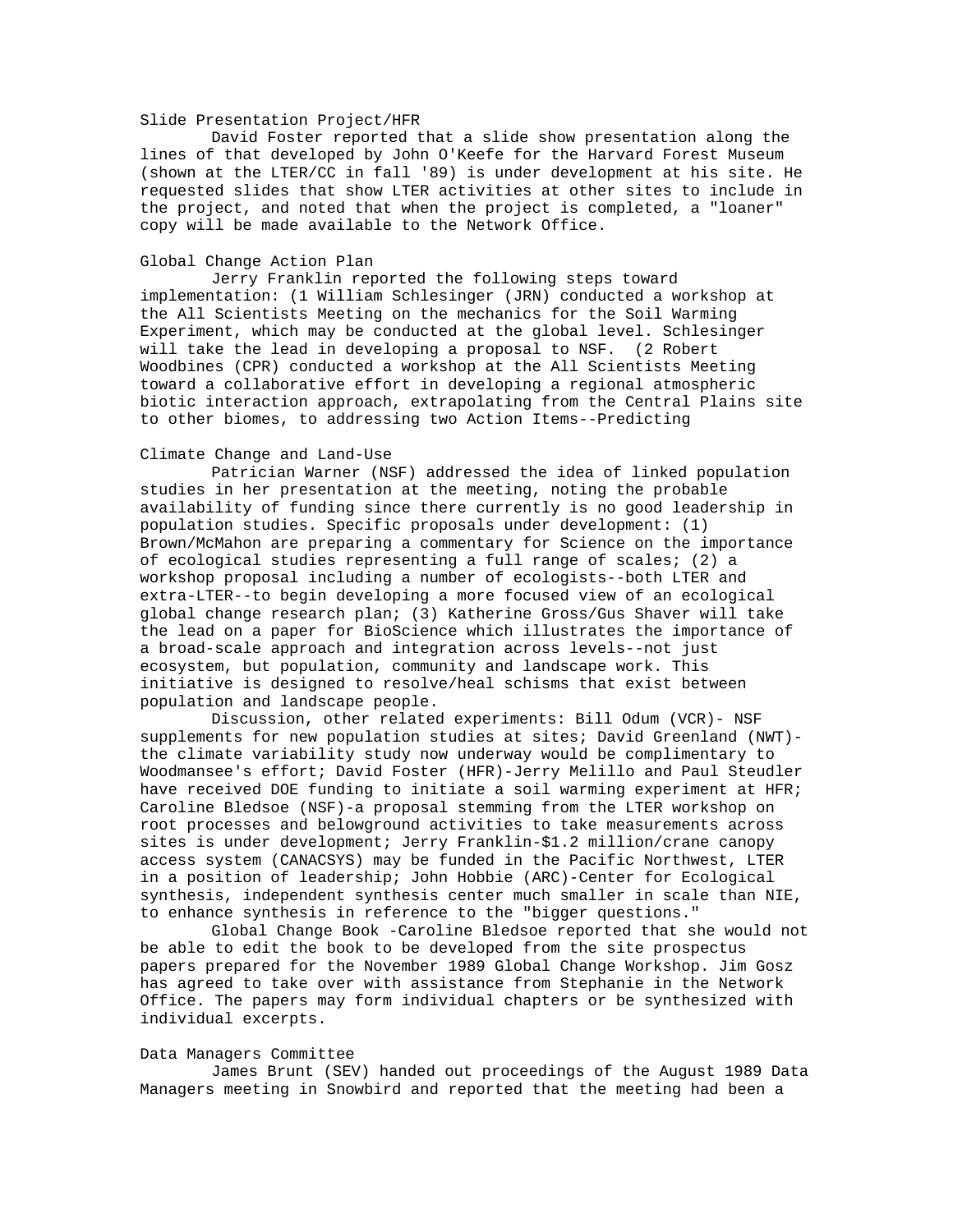maturation of the group. Highlights of their discussions/recommendations:

- Decided to develop a data management symposium and publication (already have potential funding);

- Discussed a plan for distributive climate database;

- Discussed developing a link with Chinese data managers;

- Planned a workshop to link data management/remote sensing and GIS;

- Decided to prepare a short position paper on long-term archival storage;

- Discussed developing outreach to data managers from other agencies; - Decided to develop a one-page summary of minimum documentation standards;

- Decided to establish a working group to address criteria for evaluation of data management--position paper on its way to sites; - Decided to develop electronic connectivity between LTERnet and Parknet;

- Agreed to seek new funding to develop ideas.

### Intellectual Proprietary Issues

Judy Meyer (CWT; LTER/EXEC) reported on the data managers' concern with intellectual proprietary issues especially with regard to the soon-to-be-released Data Catalogs, and noted that an expanded taskforce had been selected to address them: Bill Michener (NIN), John Porter (VCR), Susan Stafford (AND), James Brunt (SEV), Barbara Benson (NTL), Rudolf Nottrott (NET; ex-oficio). Discussion centered around concerns that LTER policy won't be in place as the catalog "hits," that related legal issues have not been tested in the courts or by NSF, that data sharing may break existing laws, and that data ownership is unclear (although ultimately data is public if developed with public funds). A two-page summary of guidelines for site policy from the Data Managers Report on intellectual proprietary rights (IPR) was handed out. After revision by the ad-hoc group, the draft will be distributed to the sites to develop specific policies and to recommend changes by December 15. The Executive Committee will incorporate these changes at its January meeting and present a final document for Coordinating Committee approval at the spring '91 meeting. Jerry Franklin entertained a motion from Judy Meyer to make the Intellectual Proprietary Issues Committee a standing committee. The motion did not pass; the Proprietary Issues Committee will remain a continuing ad-hoc group.

#### GIS Working Group

Chair David Foster (HFR) reported that Emery Boose (HFR) had circulated a questionnaire to the sites and the Network Office to access GIS development since MSI, to identify common interests and project to possible intersite projects. Thus far six sites are very involved and the remainder are in the development phase. An outline of responses to the questionnaire will be sent to sites. Foster suggested ongoing communication, particularly as there is no one GIS software that is flexible enough to accomodate the needs of all the sites. He suggested that the Bulletin Board be used to share information on different packages, and that database development be deferred to a later time when more research has accumulated and greater interaction with Data Managers has occurred.

Climate Committee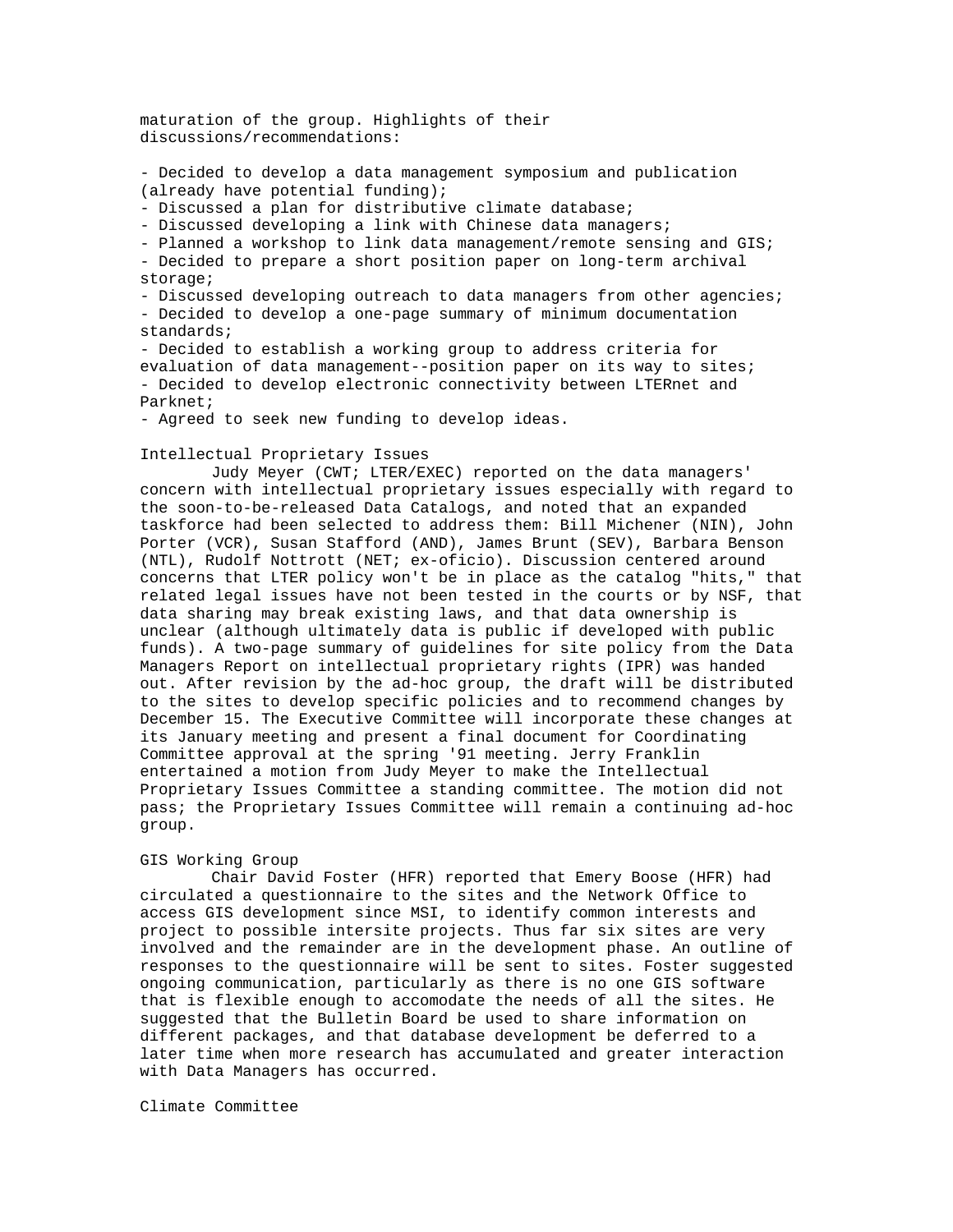Chair David Greenland (NWT) referred to the report in the Fall '90 Network News that the climate variability monograph is due out this fall. The climate document will be updated to include the new site(s) and to include summaries and standardized data, as well as precipitation, temperature data and time series analysis. Funding for the document will be sought elsewhere (outside the collaboration grant). In addition, information regarding climatic aspects of global change will be shared across e-mail, with site climate representatives responsible for its dissemination.

### Land Margin Ecosystem Research (LMER) Program

Richard Costanza (Chesapeake Bay LMER), who attended the meeting as a representative of the LMER Program, reported that the four existing LMER sites in overall structure and goals are similar to LTERs. (See fall '90 Network News for background on development of the program.) He posed several questions that will likely be addressed by the LMER sites when they meet as a group for the first time in November at Chesapeake Bay: How should LMERs interact with LTER? What can be learned (and not reinvented) from LTER? Should the LMER sites be added to the LTER Network as a separate but coordinated group that parallels its development? Discussion revealed general receptivity to any proposal from LMERs for integration into the LTER Network, and an invitation

to submit such a proposal was extended. It was suggested that the LMER group check with NSF to see if LMERs can be viewed in the same mode as LTERs (for example, whether the five core areas exist in LMERs.) To facilitate further interaction, Jerry Franklin requested that one or two LMER representatives attend the January Executive Committee (LTER/- EXEC) meeting in Washington, D.C., and that the Network Office and the LTER/EXEC be represented at the November '90 LMER meeting.

DOE National Environmental Research Parks and Laboratories

Dale Bruns, representing DOE's National Environmental Research Parks and Laboratories (ParkNet), provided a brief overiew of the seven sites in that network. He noted that LTER and the DOE network are united by common research goals and areas, and that they are involved in similar kinds of activities: ad-hoc cross-site analysis, computational workshops, data management activities. Bruns announced that LTER will be invited to participate in computational workshops, and proposed that personal and professional interactions between the groups be developed. Toward this end, he suggested that a ParkNet representative might attend LTER/CC meetings, and that alreadyestablished electronic communication links be maintained, possibly in a more formal way. He noted that Parknet was prepared to negotiate a mutual arrangement for the costs involved in their participation in the LTER Network. A motion was passed in favor of including a Parknet representative at LTER/CC meetings and coordinating on technological connections, and of welcoming a proposal to the LTER/EXEC from Parknet to maintain these linkages, with an agreement of resource contribution.

Next LTER Meetings:

(At PI Bill Odum's request, the Spring '91 LTER/CC will not be held at Virginia Coast Reserve as announced earlier.)

 January 14-15, LTER/EXEC, Washington, DC Spring '91, LTER/CC April 21, 22, 23 Seattle, WA (field trip to Olympic Peninsula)